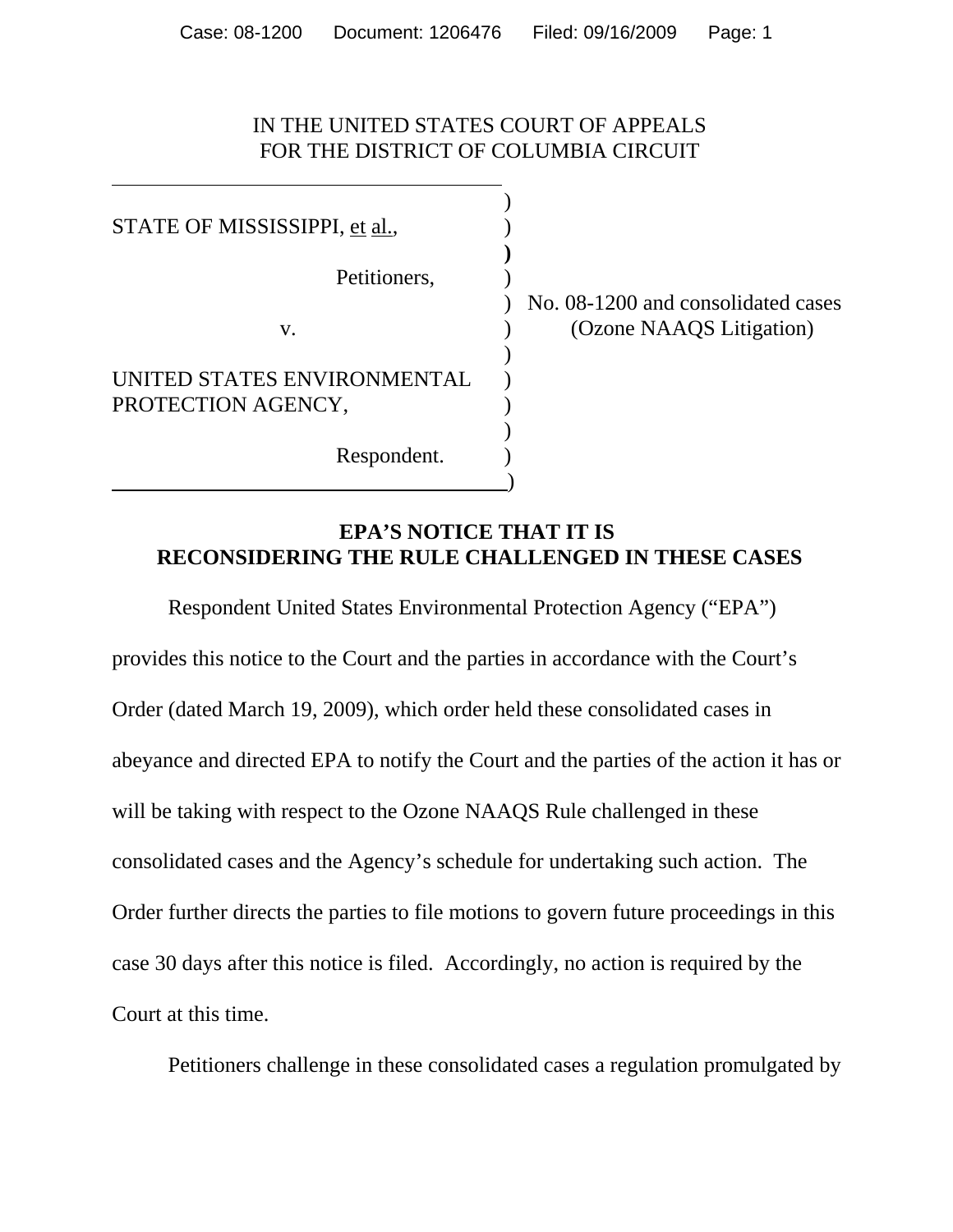EPA under the Clean Air Act entitled the "National Ambient Air Quality Standards for Ozone" (hereinafter "Ozone NAAQS Rule"), 73 Fed. Reg. 16,436 (March 27, 2008). EPA has determined that it will administratively reconsider this rule. Specifically, EPA has concerns regarding whether the revisions to the primary and secondary NAAQS adopted in the Ozone NAAQS Rule satisfy the requirements of the Clean Air Act, and thus EPA will reconsider the Ozone NAAQS Rule through notice and comment rulemaking. EPA's schedule for this rulemaking is to sign the Notice of Proposed Rulemaking by December 21, 2009, and to sign the Final Action by August 31, 2010.

In the upcoming weeks EPA will discuss this notice to the Court with the other parties in an effort to reach agreement on a proposal to govern future proceedings in these consolidated cases, which in accordance with the Court's Order will be filed within 30 days of this notice.

Respectfully submitted,

JOHN CRUDEN Acting Assistant Attorney General Environment and Natural Resources Division

 /S/ David Kaplan DAVID J. KAPLAN United States Department of Justice Environmental Defense Section P.O. Box 23986 Washington D.C. 20026-3986 Tel: (202) 514-0997 Fax: (202) 514-8865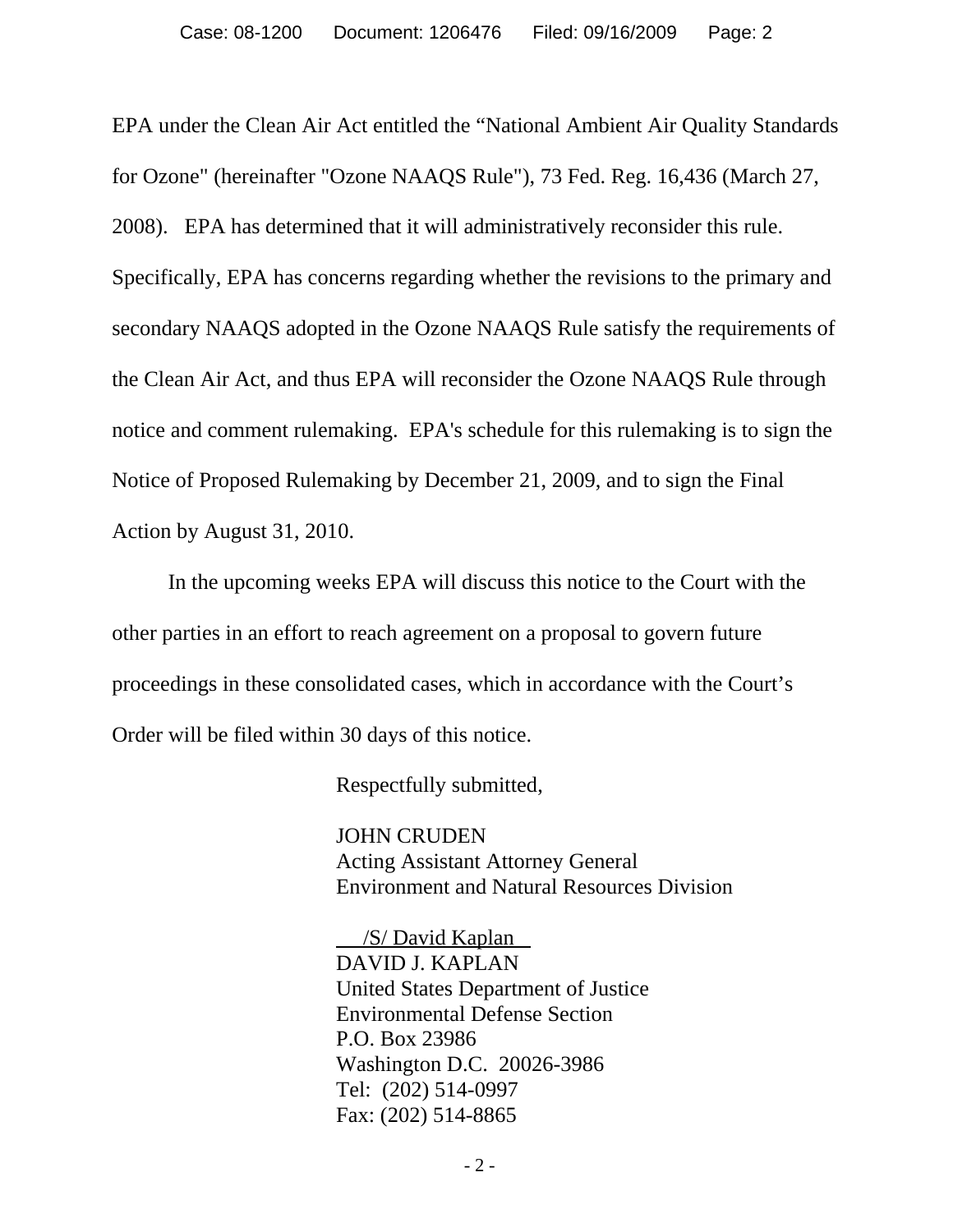## Counsel for Respondent EPA

Dated: September 16, 2009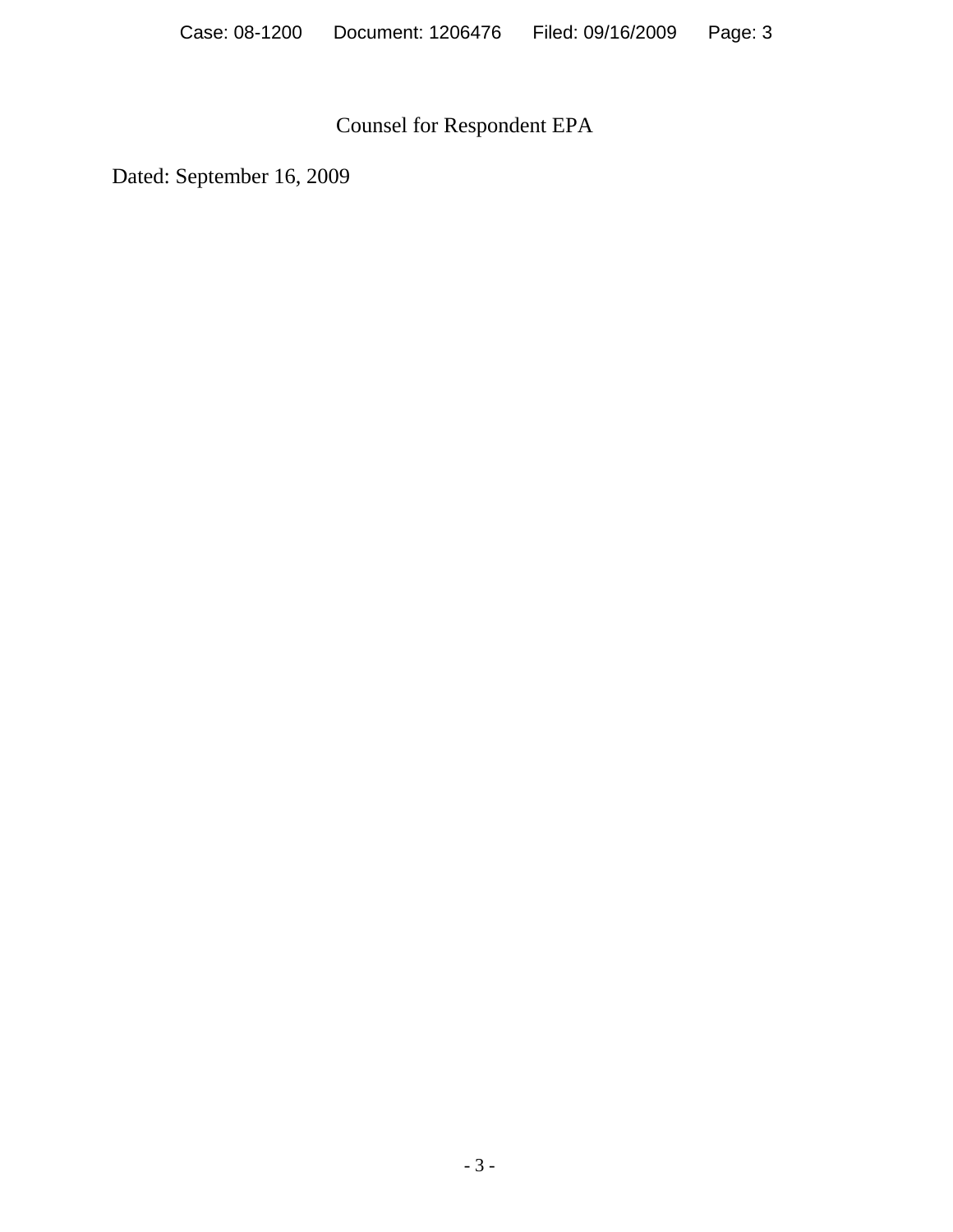## CERTIFICATE OF SERVICE

I certify that, on September 16, 2009, I filed the attached notice through the

Court's electronic filing system and that I caused a copy of the foregoing filing to

be served by U.S. Mail, postage pre-paid, to the following counsel:

Harold E. Pizzetta, III Ricky G. Luke Special Assistant Attorneys General Civil Litigation Division P.O. Box 220 Jackson, MS 39205

Robert R. Gasaway Ashley C. Parrish Kirkland & Ellis LLP 655 Fifteenth Street, NW Suite 1200 Washington, DC 20005

Bill Brownell Allison D. Wood Lucinda Minton Langworthy Aaron M. Flynn Hunton & Williams LLP 1900 K Street, NW Washington, DC 20006

Kimberly P. Massicotte Attorney General's Office of the State of Connecticut 55 Elm Street P.O. Box 120 Hartford, CT 06141-0120

Valarie Satterfield Czimadia Attorney General's Office of the State of Delaware 102 West Water Street Third Floor Dover, DE 19904-0000

Susan J. Hedman Gerald T. Karr Office of the Illinois Attorney General 100 West Randolph Street Chicago, IL 60601

Gerald D. Reid Attorney General's Office of the State of Maine 6 State House Station Augusta, ME 04333-0006

Roberta R. James Office of the Attorney General State of Maryland Department of Environment 1800 Washington Boulevard Suite 6048 Baltimore, MD 21230-1719

William L. Pardee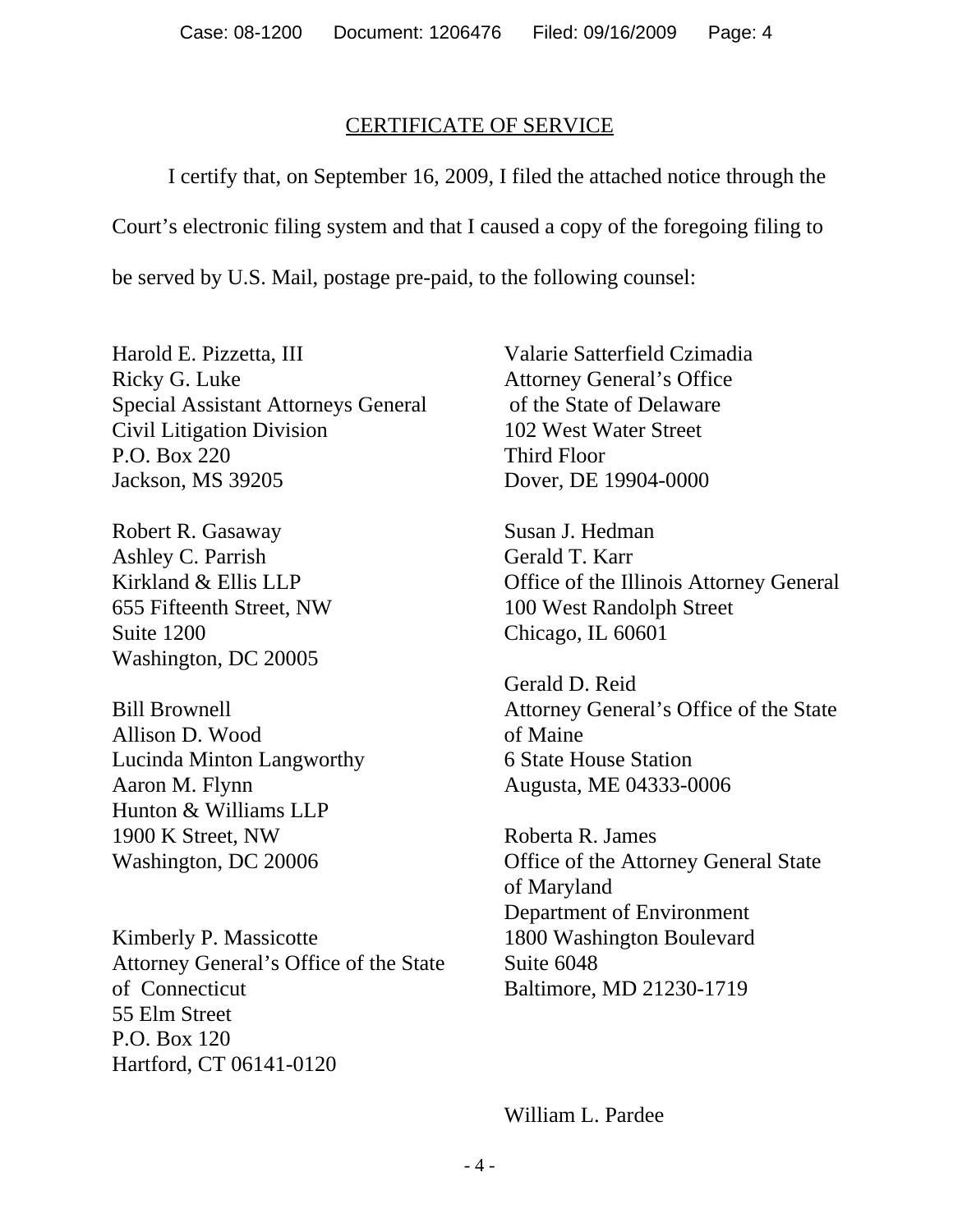Attorney General's Office of the Commonwealth of Massachusetts Environmental Protection Division One Ashburton Place, 18<sup>th</sup> Floor Boston, MA 02108-0000

Maureen D. Smith Attorney General's Office of the State of New Hampshire 33 Capitol Street Concord, NH 03301-6397

Kevin P. Auerbacher, Jung W. Kim Attorney General's Office of the State of New Jersey Division of Law 25 Market Street P.O. Box 093, Richard J. Hughes Justice Complex Trenton, NJ 08625-0093

David S. Baron Earthjustice Legal Defense Fund 1625 Massachusetts Ave., NW Suite 702 Washington, DC 20036-2212

Katherine Kennedy Michael J. Myers Attorney General's Office of the State of New York 120 Broadway Department of Law,  $26<sup>th</sup>$  Floor New York, NY 10271-0000

Nicolas Stern

Attorney General's Office of the California P.O. Box 944255 Sacramento, CA 94244-2550

Richard A. Wegman Garvey Schubert Barer 1000 Potomac Street, NW Flour Mill Building,  $5<sup>th</sup>$  Floor Washington, DC 20007-3501

Stephen R. Farris Attorney General's Office of the State of New Mexico P.O. Box Drawer 1508 Santa Fe, NM 87504-0000

Paul S. Logan Philip Schradle Attorney General's Office of the State of Oregon Office of General Counsel 1162 Court Street, NE 100 Justice Building Salem, OR 97310-0000

Kristen Campfield Furlan Pennsylvania Department of Environment Protection 400 Market Street Rachel Carson State Office Building,  $9<sup>th</sup>$  Floor Harrisburg, PA 17105-8464

Tricia K. Jedele Attorney General's Office of the State of Rhode Island 150 South Main Street Providence, RI 02903-0000 Donna M. Murasky